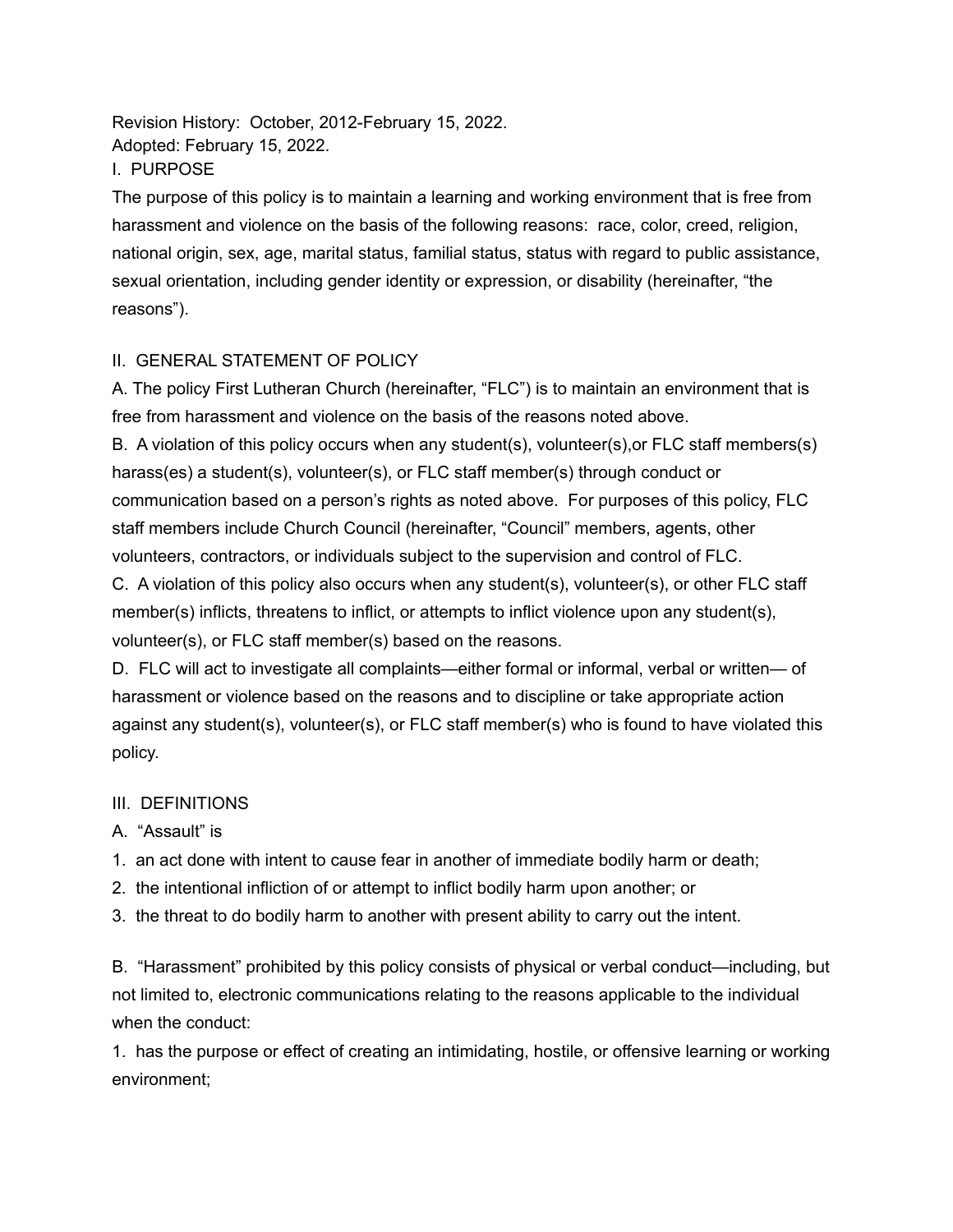2. has the purpose or effect of substantially or unreasonably interfering with an individual's learning or work performance; or

3. otherwise adversely affects an individual's learning or employment opportunities.

C. "Immediately" means as soon as possible but, in no event, longer than 24 hours.

D. Protected Classifications—Definitions

1. "Disability" means any condition or characteristic that renders a person a disabled person. A "disabled person" is any person who:

a. has a physical, sensory, or mental impairment which materially limits one or more major life activities;

b. has a record of such an impairment; or

c. is regarded as having such an impairment.

2. "Familial status" means the condition of one or more minors being domiciled with:

a. their parent(s) or the minor's legal guardian(s); or

b. the designee of the parent(s) or guardian(s) with the written permission of the parent(s) or guardian(s). The protections afforded on the basis of family status apply to any person who is pregnant or is in the process of securing legal custody of an individual who has not attained the age of majority.

3. "Marital status" means whether a person is single, married, remarried, divorced, separated, or a surviving spouse and, in employment cases, includes protection against harassment on the basis of the identity, situation, actions, or beliefs of a spouse or former spouse.

4. "National origin" means the place of birth of an individual or of any of the individual's lineal ancestors.

5. "Sex" includes, but is not limited to, pregnancy, childbirth, and disabilities related to pregnancy or childbirth.

6. "Sexual orientation" means having or being perceived as having an emotional, physical, or sexual attachment to another person without regard to the sex of that person or having or being perceived as having an orientation for such attachment, or having or being perceived as having a self-image or identity not traditionally associated with one's biological maleness or femaleness. "Sexual orientation" does not include a physical or sexual attachment to children by an adult.

7. "Status with regard to public assistance" means the condition of being a recipient of federal, state, or local assistance, including medical assistance, or of being a tenant receiving federal, state, or local subsidies, including rental assistance or rent supplements.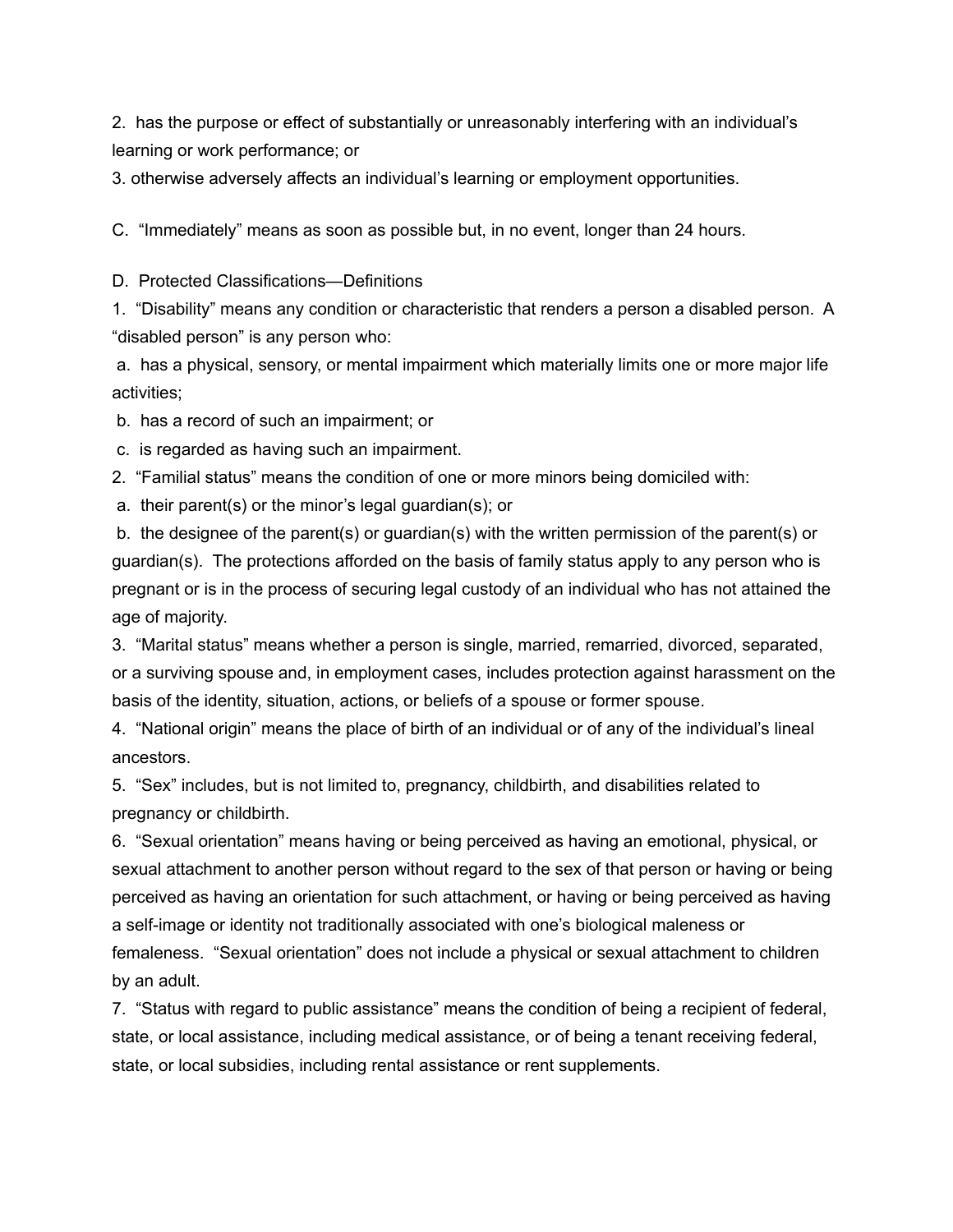E. "Remedial response" means a measure to stop and correct acts of harassment or violence, prevent acts of harassment or violence from recurring, and protect, support, and intervene on behalf of an individual who is the target or victim of acts of harassment or violence.

F. Sexual Harassment—Definition

1. Sexual harassment consists of unwelcome sexual advances, requests for sexual favors, sexually motivated physical conduct or other verbal or physical conduct or communication of a sexual nature when:

a. submission to that conduct or communication is made a term or condition, either explicitly or implicitly, of obtaining employment or advancement; or

b. submission to or rejection of that conduct or communication by an individual is used as a factor in decisions affecting the individual's employment or advancement; or

c. that conduct or communication has the purpose or effect of substantially or unreasonably interfering with an individual's employment or advancement, or creating an intimidating, hostile, or offensive environment.

2. Sexual harassment may include, but is not limited to:

a. unwelcome verbal harassment or abuse;

b. unwelcome pressure for sexual activity;

c. unwelcome, sexually motivated, or inappropriate patting, pinching, or physical contact, other than necessary restraint of students by volunteers or FLC staff members to avoid physical harm to persons or property;

d. unwelcome sexual behavior or words, including demands for sexual favors, accompanied by implied or overt threats concerning an individual's employment status or advancement;

e. unwelcome sexual behavior or words, including demands for sexual favors, accompanied by implied or overt promises of preferential treatment; or

f. unwelcome behavior or words directed at an individual because of sexual orientation, including gender identity or expression.

### G. Sexual Violence—Definition

1. Sexual violence is a physical act of aggression or force or the threat thereof which involves the touching of another's intimate parts or forcing a person to touch any person's intimate parts. "Intimate parts," as defined in Minnesota Statute 609.341, includes the primary genital area, groin, inner thigh, buttocks, or breast, as well as the clothing covering these areas.

2. Sexual violence may include, but is not limited to:

a. touching, patting, grabbing, or pinching another person's intimate parts, whether that person is of the same sex or the opposite sex;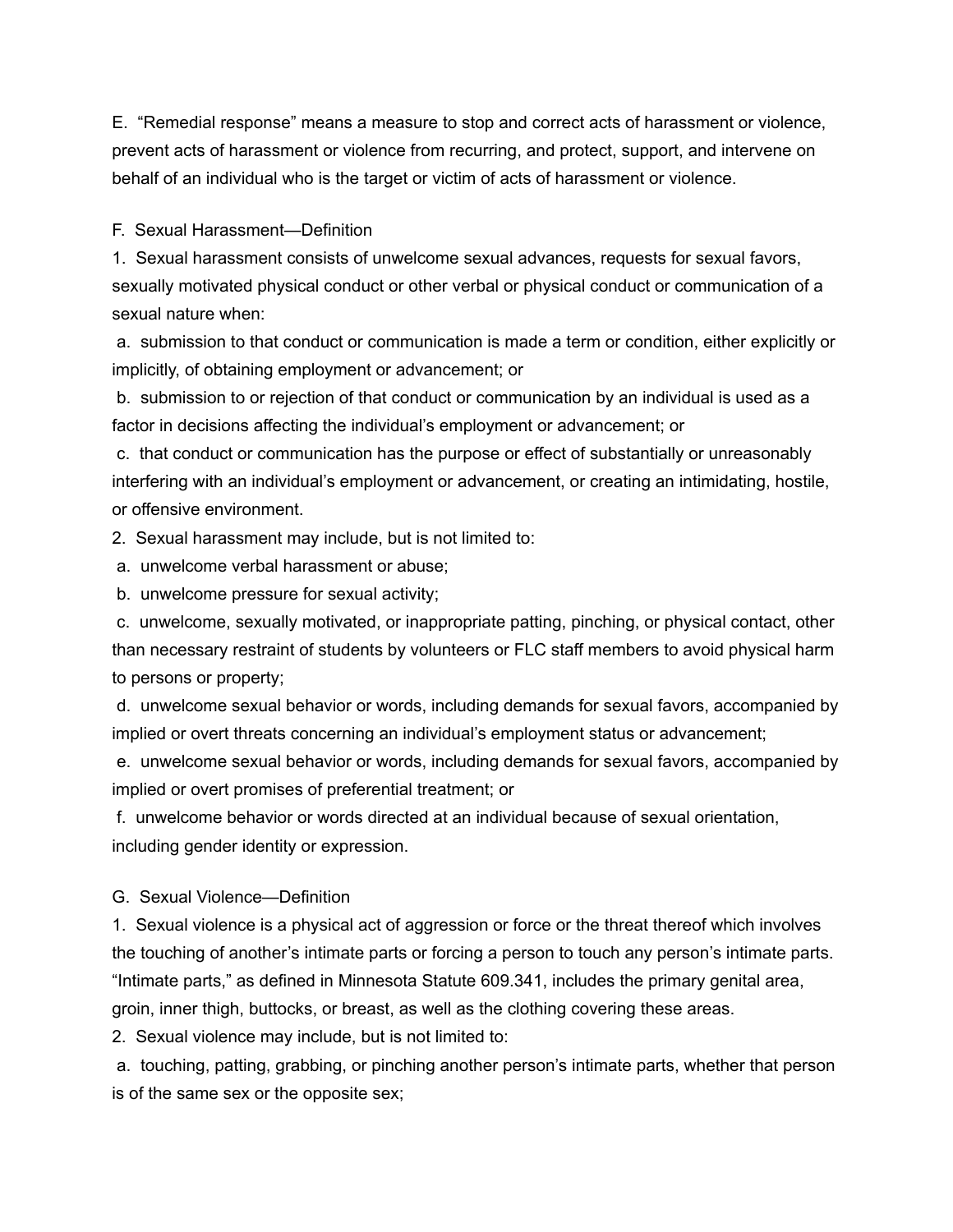b. coercing, forcing, or attempting to coerce or force the touching of anyone's intimate parts; c. coercing, forcing, or attempting to coerce or force sexual intercourse or a sexual act on another; or

d. threatening to force or coerce sexual acts, including the touching of intimate parts or intercourse, on another.

### H. Violence—Definition

Violence prohibited by this policy is a physical act of aggression or assault upon another or group of individuals because of, or in a manner reasonably related to, the reasons.

### I.Retaliation—Definition

"Retaliation" includes, but is not limited to, any form of intimidation, reprisal, harassment, or intentional disparate treatment. Disciplinary consequences will be sufficiently severe to deter violations and to appropriately discipline the individual(s) who engaged in the harassment or violence. Remedial responses to the harassment or violence shall be tailored to the particular incident and nature of the conduct.

#### IV. REPORTING PROCEDURES

A. Any person who believes he/she has been the target or victim of harassment or violence on the basis of the reasons by a FLC student(s), volunteer(s), or staff member(s), or any person with knowledge or belief of conduct which may constitute harassment or violence prohibited by this policy should report the alleged acts immediately to the Senior Pastor, Council President, or Chairperson of the Staff Support Committee. A person may report conduct which may constitute harassment or violence anonymously. However, FLC may not rely solely on an anonymous report to determine discipline or other remedial responses.

B. FLC encourages the reporting party or complainant to use the report form available from the Senior Pastor, the church office, or by accessing the following

link, [http://www.flcstp.org/sexual-](http://www.flcstp.org/sexual)harassment-reporting.html, but oral or other written reports will be considered complaints as well.

C. The Senior Pastor, the Council President, or the Chairperson of the Staff Support Committee (hereinafter, the "report-taker") is the person responsible for receiving oral or written reports of harassment or violence prohibited by this policy. However, any FLC student, volunteer, or staff member who receives a report of harassment or violence prohibited by this policy must inform the report-taker immediately. The report-taker shall ensure that this policy and its procedures, practices, consequences, and sanctions are fairly and fully implemented and shall serve as a primary contact regarding policy and procedural matters.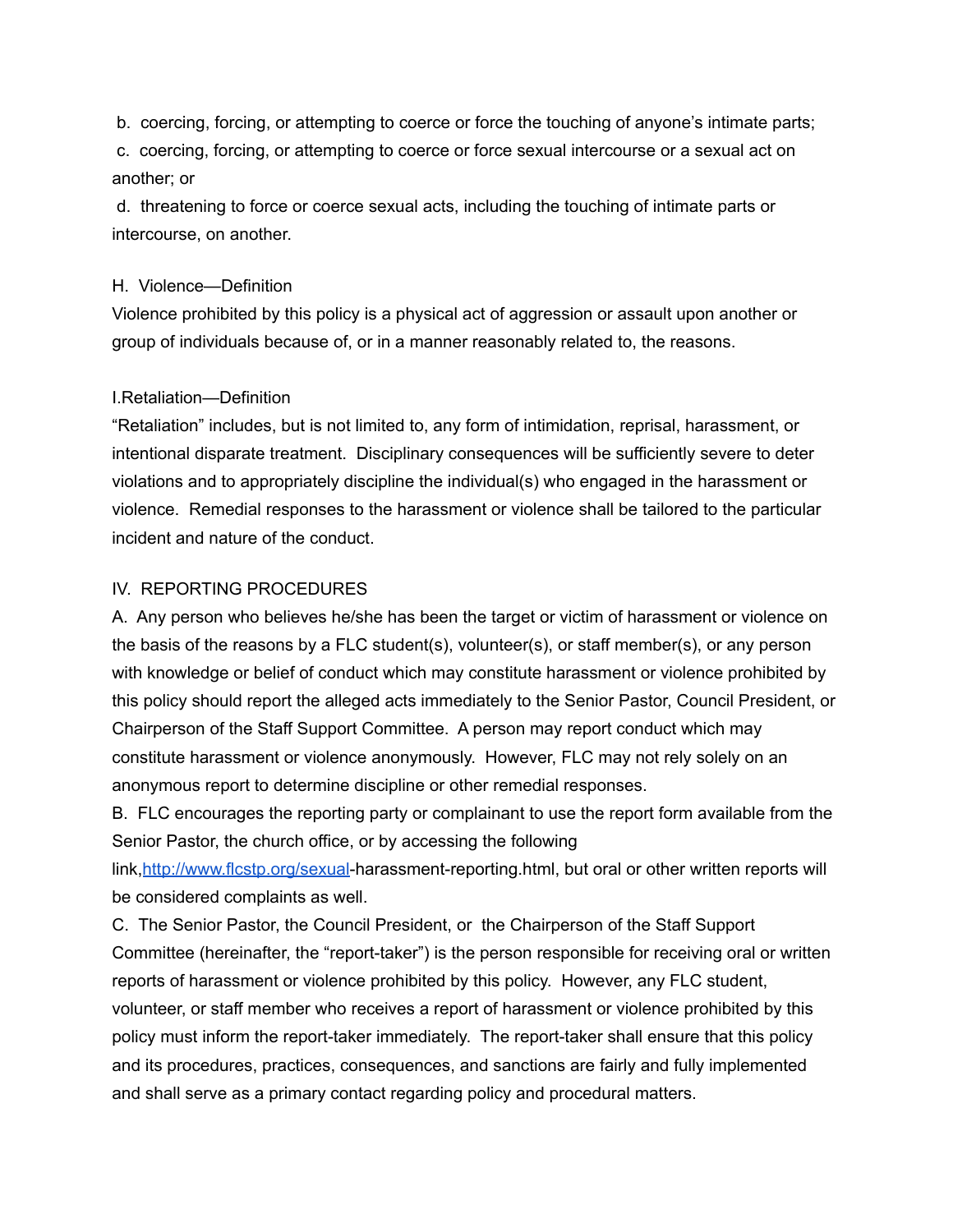D. FLC volunteers and staff members shall be particularly alert to possible situations, circumstances, or events that might include acts of harassment or violence. Any such person who witnesses, observes, receives a report of, or has other knowledge or belief of conduct that may constitute harassment or violence shall make reasonable efforts to address and resolve the harassment or violence and shall inform the report-taker immediately. FLC volunteers or staff members who fail to inform the report-taker of conduct that may constitute harassment or violence or who fail to make efforts to address and resolve the harassment or violence in a timely manner may be subject to disciplinary action.

E. Upon receipt of a report, the report-taker must notify the Council immediately, without screening or investigating the report. The report-taker may request, but may not insist upon, a written complaint. A written statement of the facts alleged must be forwarded as soon as practicable by the report-taker to the Council. If the report was given verbally, the report-taker shall personally reduce it to written form within 24 hours and forward it to the Council. Failure to forward any harassment or violence report or complaint as provided herein may result in disciplinary action against the report-taker.

F. FLC shall conspicuously post the names of the report-takers, including mailing addresses and telephone numbers.

G. Submission of a good faith complaint or report of harassment or violence prohibited by this policy will not affect the complainant or reporter's future employment, advancement, work assignments, or educational or work environment.

H. Use of formal reporting forms is not mandatory.

I. Reports of harassment or violence prohibited by this policy are considered to be personnel data and/or confidential investigative data and will not be disclosed except as permitted by law.

J. FLC will respect the privacy of the complainant(s), the individual(s) against whom the complaint is filed, and the witness(es) as much as possible, consistent with FLC's legal obligations to investigate, to take appropriate action, and to comply with any discovery or disclosure obligations.

K. Retaliation against a complainant, good faith reporter, or a witness of harassment or violence is prohibited.

L. False accusations or reports of harassment or violence against another person are prohibited.

M. A person who engages in an act of harassment or violence, reprisal, retaliation, or false reporting of harassment or violence, or permits, condones, or tolerates harassment or violence shall be subject to discipline or other remedial responses for that act in accordance with FLC's policies and procedures.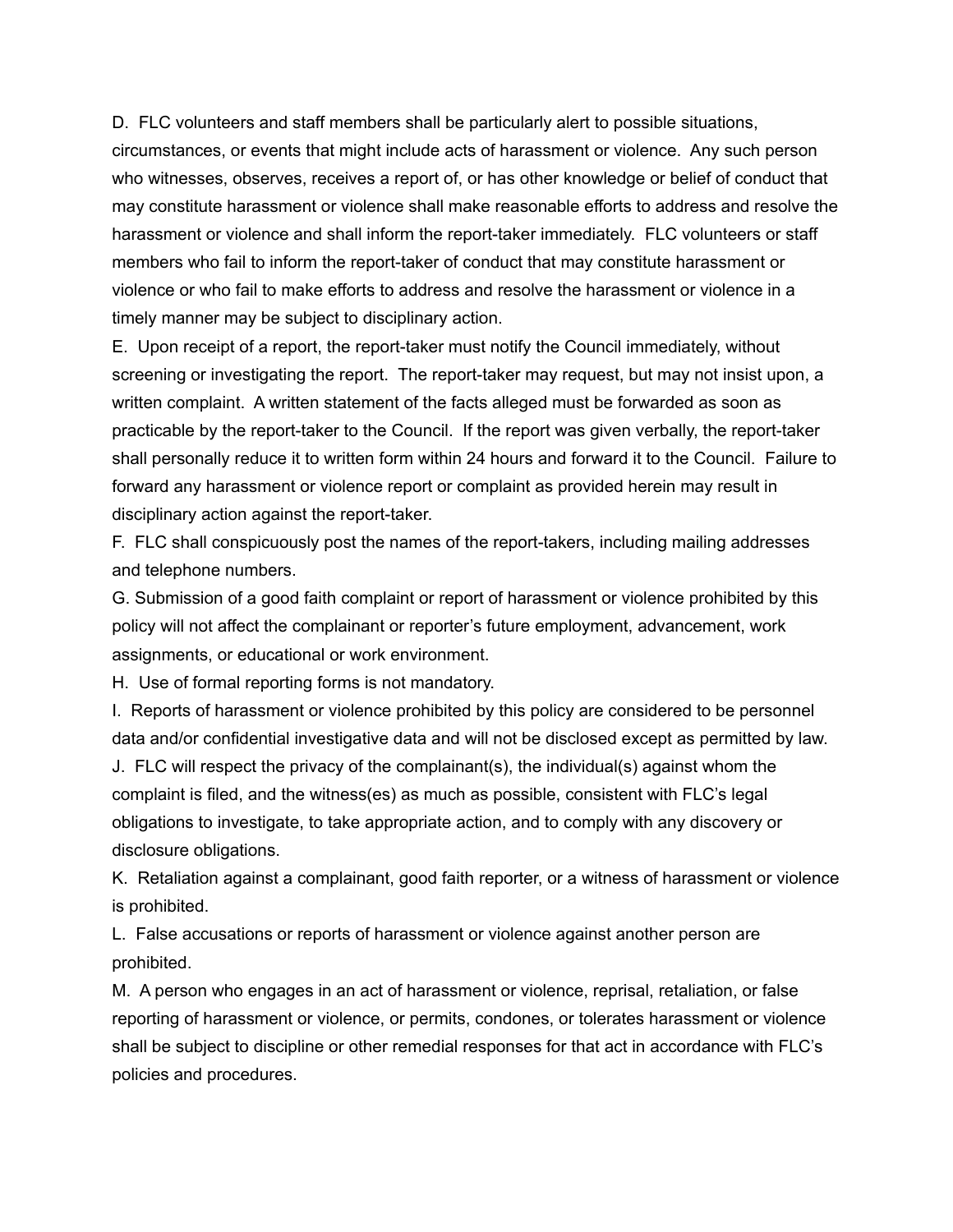Consequences for students or volunteers who commit, or are a party to, prohibited acts of harassment or violence or who engage in reprisal or intentional false reporting may range from remedial responses or positive behavioral interventions up to and including removal.

Consequences for FLC staff members who permit, condone, or tolerate harassment or violence or engage in an act of reprisal or intentional false reporting of harassment or violence may result in disciplinary action up to and including termination.

Consequences for other individuals engaging in prohibited acts of harassment or violence may include, but not be limited to, exclusion from FLC property and events and/or termination of services and/or contracts.

## V. INVESTIGATION

A. By authority of the Council, the report-taker, within 3 days of the receipt of a report alleging harassment or violence prohibited by this policy, shall undertake or authorize an investigation. The investigation may be conducted by the report-taker or a third party designated by the Council.

B. The investigation may consist of personal interviews with the complainant, the individual(s) against whom the complaint is filed, and others who may have knowledge of the alleged incident(s) or circumstances giving rise to the complaint. The investigation may also consist of any other methods and documents deemed pertinent by the investigator.

C. In determining whether alleged conduct constitutes a violation of this policy, the Council should consider the surrounding circumstances, the nature of the behavior, past incidents or past or continuing patterns of behavior, the relationships between the parties involved, and the context in which the alleged incidents occurred. Whether a particular action or incident constitutes a violation of this policy requires a determination based on all the facts and surrounding circumstances.

D. In addition, the Council may take immediate steps, at its discretion, to protect the complainant and others pending completion of an investigation of alleged harassment or violence prohibited by this policy.

E. The alleged perpetrator of the act(s) of harassment or violence shall be allowed the opportunity to present a defense during the investigation or prior to the imposition of discipline or other remedial responses.

F. The investigation will be completed as soon as practicable. The investigator shall make a written report to the Council upon completion of the investigation. If the complaint involves the report-taker, the report may be filed directly with the Council. The report shall include a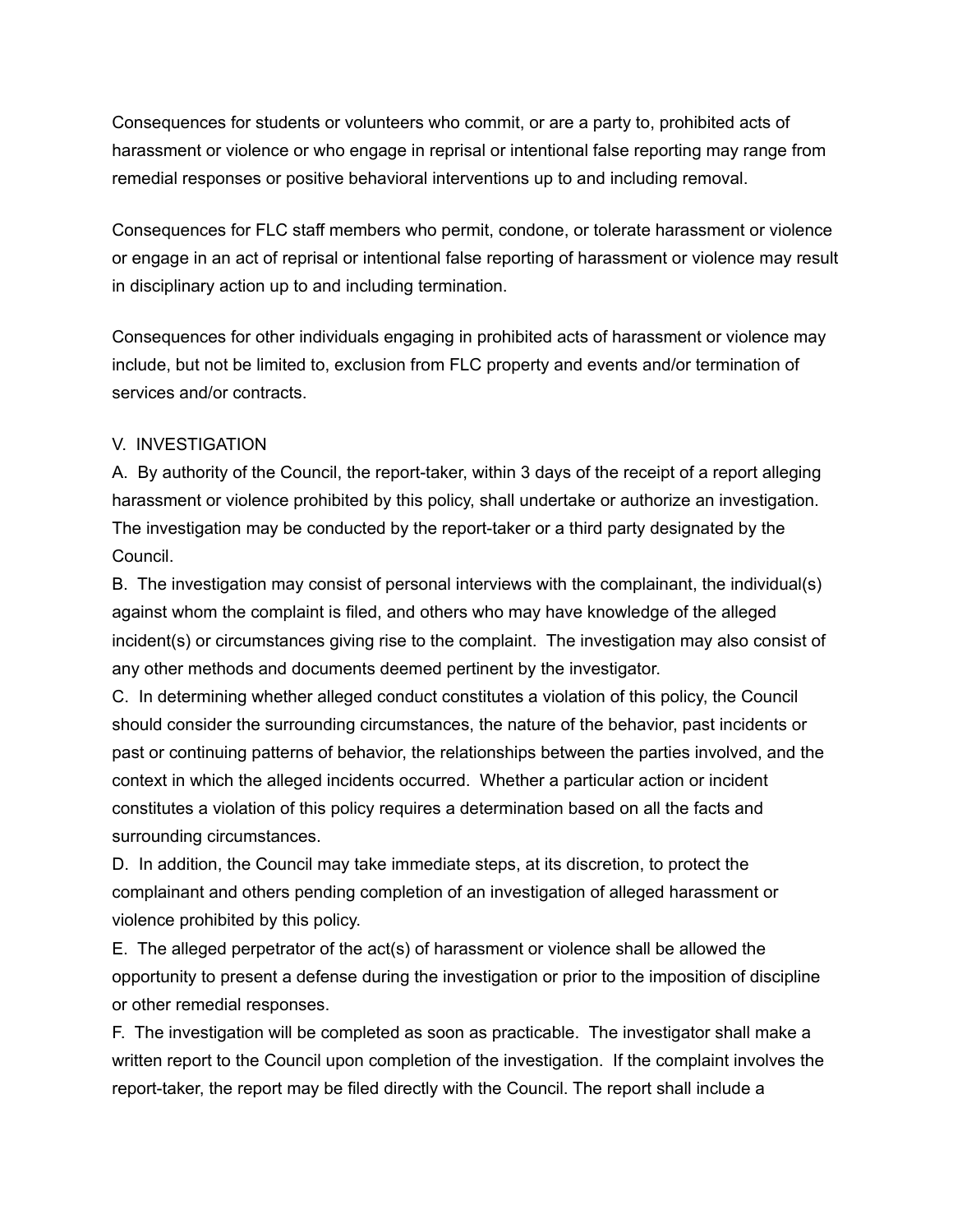determination of whether the allegations have been substantiated as factual and whether they appear to be violations of this policy.

## V. COUNCIL ACTION

A. Upon completion of an investigation that determines a violation of this policy has occurred, the Council will take appropriate action. Such action may include, but is not limited to, warning, suspension, exclusion, remediation, or termination. Disciplinary consequences will be sufficiently severe to try to deter violations and to appropriately discipline prohibited behavior. Council action taken for violation of this policy will be consistent with Minnesota and federal law and applicable Council policies and regulations.

B. The Council is not authorized to disclose to a complainant private data regarding an alleged perpetrator who is a student in or employee of FLC. The Council will notify the parent (s) or guardian(s) of students who are targets or victims of harassment or violence and the parent(s) or guardian(s) of students who are alleged perpetrators of harassment or violence who have been involved in a reported and confirmed harassment or violence incident of the remedial or disciplinary action taken, to the extent permitted by law.

## VII. RETALIATION OR REPRISAL

The Council will discipline or take appropriate action against any FLC student, volunteer, or staff member who commits an act of reprisal or who retaliates against any person who asserts, alleges, or makes a good faith report of alleged harassment or violence prohibited by this policy, who testifies, assists, or participates in an investigation of retaliation or alleged harassment or violence, or who testifies, assists, or participates in a proceeding or hearing relating to such harassment or violence.

# VIII. RIGHT TO ALTERNATIVE COMPLAINT PROCEDURES

These procedures do not deny the right of any individual to pursue other avenues of recourse which may include filing charges with the Minnesota Department of Human Rights, initiating civil action, or seeking redress under state criminal statutes and/or federal law.

# IX. HARASSMENT OR VIOLENCE AS ABUSE

A. Under certain circumstances, alleged harassment or violence may also be possible abuse under Minnesota law. If so, the duties of reporting under Minnesota Statute 626.556 may be applicable.

B. Nothing in this policy will prohibit the Council from taking immediate action to protect complainants of alleged harassment, violence, or abuse.